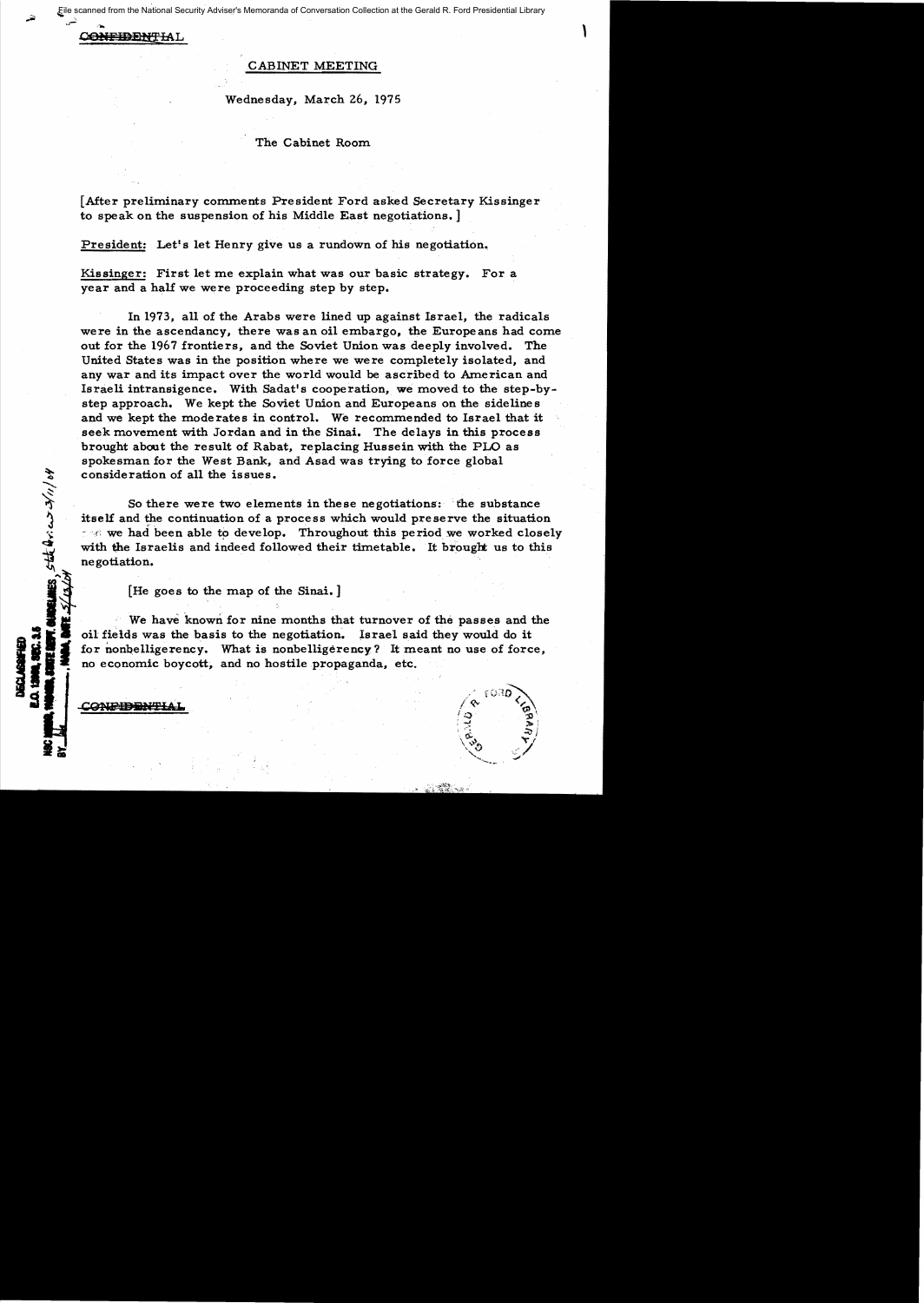## **ONFIDENTIAL**

್ತು **ಎಂ** 

Sadat said that if he gave up all his me ans of pressure, how would he get back the rest of his territory? He agreed to give up the military aspects of belligerency but not all the political aspects. He agreed that the agreement would last until it was superseded by a new agreement in other words, indefinitely. He also agreed that the UN force would be renewed annually instead of every six months and he gave us a secret promise that it would be renewed. He also agreed to lift the embargo on a number of U.S. firms who operated in Israel.

Israel agreed to give up only half the passes, and Sadat thought that that was too humiliating.

I don't want to go into all the details because the real issues were the passes and nonbelligerency.

President: It was not a case of Egypt moving into the passes.

Kissinger: That's right, the UN would take them over. Without arguing the merits of all these points, if one looks at the process we were trying to preserve, the penalty for the breakdown is very serious. Egypt is now pushed in the direction of Arab unity. The possibility of a separate negotiation with Israel has been practically eliminated. We will be forced to go to Geneva, where the Soviet Union will have a somewhat strategic position. The Europeans will support the Soviet Union at Geneva. The UN renewals are coming up in April and May and probably will be extended for only a short time.

On the other hand, only we can produce progress. If we keep our cool, we can recover somewhat if we can produce progress. We may have to go through a stalemate and then at the proper moment present acomprehensive proposal. We will go through a tough period. The Arabs will coalesce, the Soviet Union will beat us around, and the Europeans and Japanese will push for a rapid settlement. By July and August we will have to produce progress. Otherwise there will be war within a year.

We now have to take the position that we are not more eager for a settlement than the parties. It will be a difficult period of months. We will have to avoid the possibility that we enter a process again that could be torpedoed at the last minute.

## <del>CONFIDENTI</del>AI

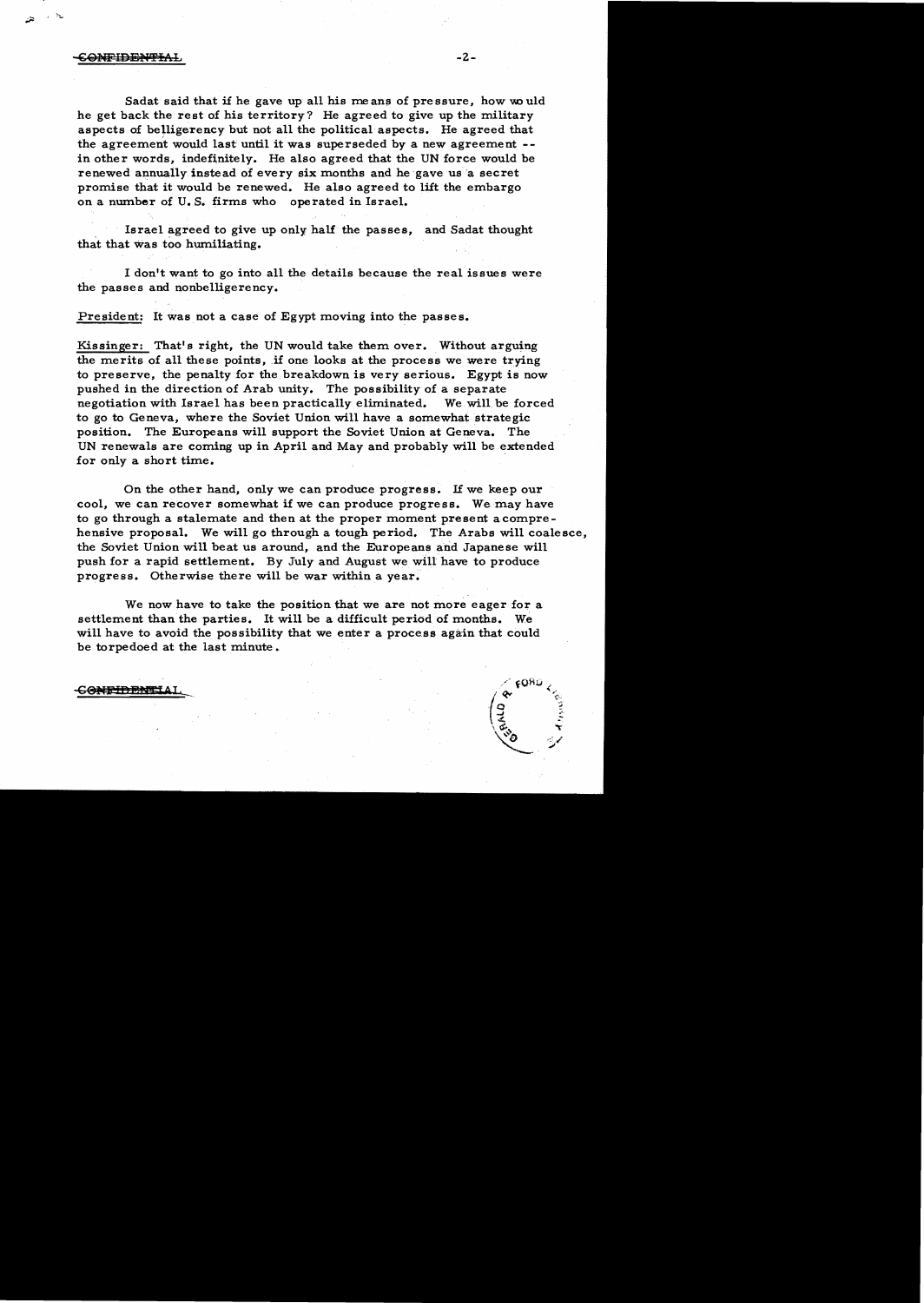## <del>CONFIDENTIAL</del>

"'..

The problem for the Arabs is getting back their occupied territory; for Israel it is to get legitimacy. Without the return of the occupied territories. ••• .We have tried to negotiate in little bits to avoid talking about final frontiers. The Israelis can't seem to understand. We told them they had to talk either to Hussein or to Arafat' -they couldn't do neither. They chose neither and you see the result.

It has the elements of aGreek tragedy, where people bring on what they fear most by pursuing courses which appear quite logical to them.

We will be in a difficult situation in every international forum now, because we have no excuse for doing nothing.

President: We have spoken to Israel over several months and we had every expectation that there would be a settlement. That did not happen, so now we must rethink our position, and undoubtedly we will go to Geneva.

Henry, all of us are deeply grateful for the superior job you have done. I have nothing but the highest admiration for your dedication, your efforts, and your brillance.

Butz: I think you speak for the whole Cabinet, Mr. President, and from my visits around the country, I believe you speak for the country.

[The conversation turned to consumer protection, then to the Congre s sional Budget Committee. ]

Marsh: The Committee has established seminar-type hearings where government witnesses sit around the table with other witnesses.

Schlesinger: It tends to equate government witnesses with other pressure groups.

Weinberger: We have refused three times.

President: The Budget Committee isn't and won't become equipped to ask the kind of searching que stions which need to be asked. So the y bring in outside "experts" to make up for their own deficiencies.

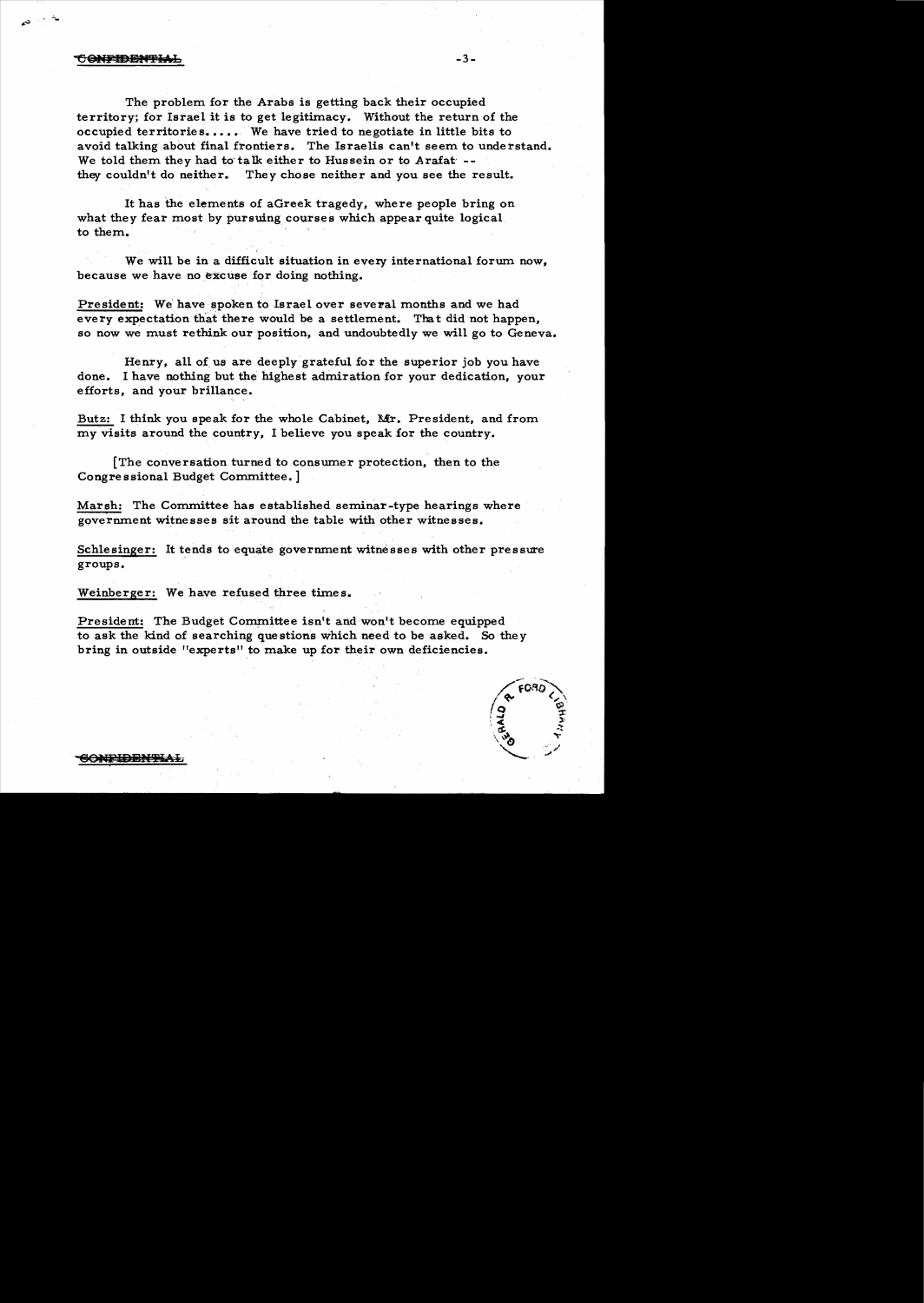Column 26 mar 25 (Premieran Command) Zle Mar 23<br>P. Nets best l'écrir ma mundemointer dire megat bird repagant I, tachedo in correlancy, brutings, Euros aque fu b) frontite, SC cleepty involved. We in parties where we wolated, + any Room mya tournold comed be assisted to the court i introving me. W/ Saturary, and moved to stop by step, begang Scot Eman relations + moderation membrel. We recomment I formorrowed to sel Jadam + terrai. Delays hours of Robert & Coast Coping & force & Color consistenatronic Tue chancets in the wayst. It subtance try te contradtion of a proves which would presence une sit une had ben oste to alleg. Folim - I (Grot map) Turnacest = passes + oil non boin to myst. I Kind they would close for was lelig. That meant no force, in boyants, bootte pop "<br>Salot resid if he parenyal present, bout would be got be to can't of "his territory. He against to give my a mil asperto, but not elle pod. He aquest that a start aperment would lost til superseted. Oko Tammel renewed full, a some secut principle in hope unhanges on US frame I aprent to give my only 1/2 c poise & Salat that that 100 burnedeatings Doutcoast to point alle details branse and remes certe passer + mon-lutiq. It vota casef E mining mit a queses. R C / sorgion wints of all these points, if one lasso at a poses une moise toging to presence, a pendant for brokham in NEC MEMO, MANIOR, STATE DEPT. GUIDELINES, 5the Devicut 3/11/04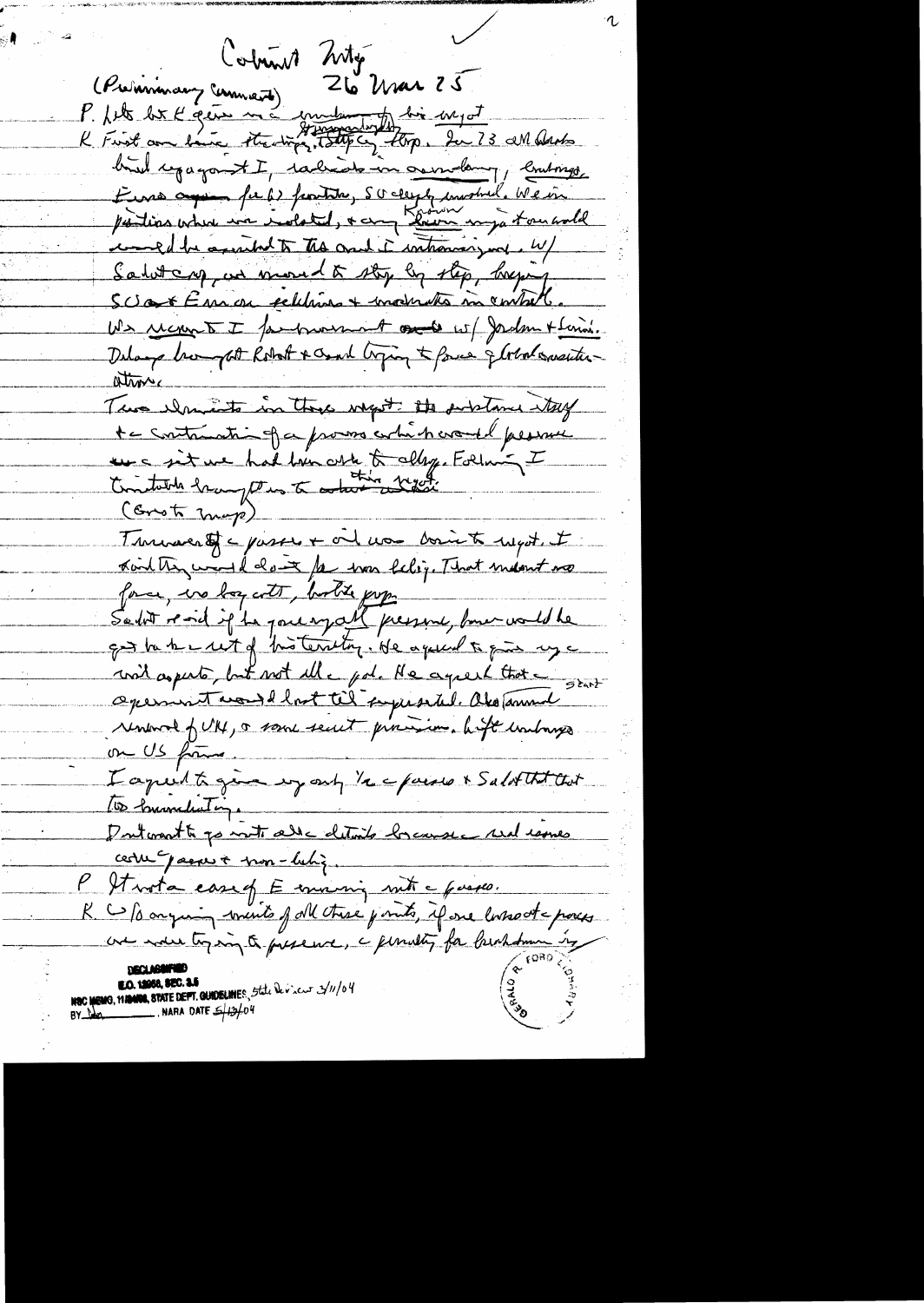my serious. E is now purhed to arch smith, Possibility. of reparats ingot w/I has been practically elimin. We Lort be found to Center where SU will have a sorrection strategie prostim. Euro will support SU at Genera UN renance coming up in Cyril-Ing + post unebe Xtrench for only short this On cother hourd, we only not can protect proget force beery and cool over the membership we can porchace fing. We way have to go three takemate + three ite poper moment prisent a comprehensive proposed. We will go thru tryp perils's Cerals will contact SUcerell brat resammel, Euro + Jay au 11 push fu 1 opid settlement. By July-any we will have to produce prog; attracted was w/ in a year. We none have to take partire we with more eagle for sitterment than a parties. It will be a clif juich franthe was will have to censer passibility a join that are could be tagedous at - last minute Put for Cerato in fetting but their occupied trinks; for I do i to get legitimar, Co/o return of accept theristics... we have tried to night in butter bits to overal talking about find pointies. They Count seems & understand. We told them they had to Take to Anssein or arget - they condition als written. They chose wrther and you see create. It has cellmonts forgot uck traph where people bing on what try fear mot by passing conservative appear quite logical to the Les mille ve un ce dif seturition in essay with fame come, he come we have worked U.S. home of distribute I call survey it won't be had every expertation that there would be a settlement